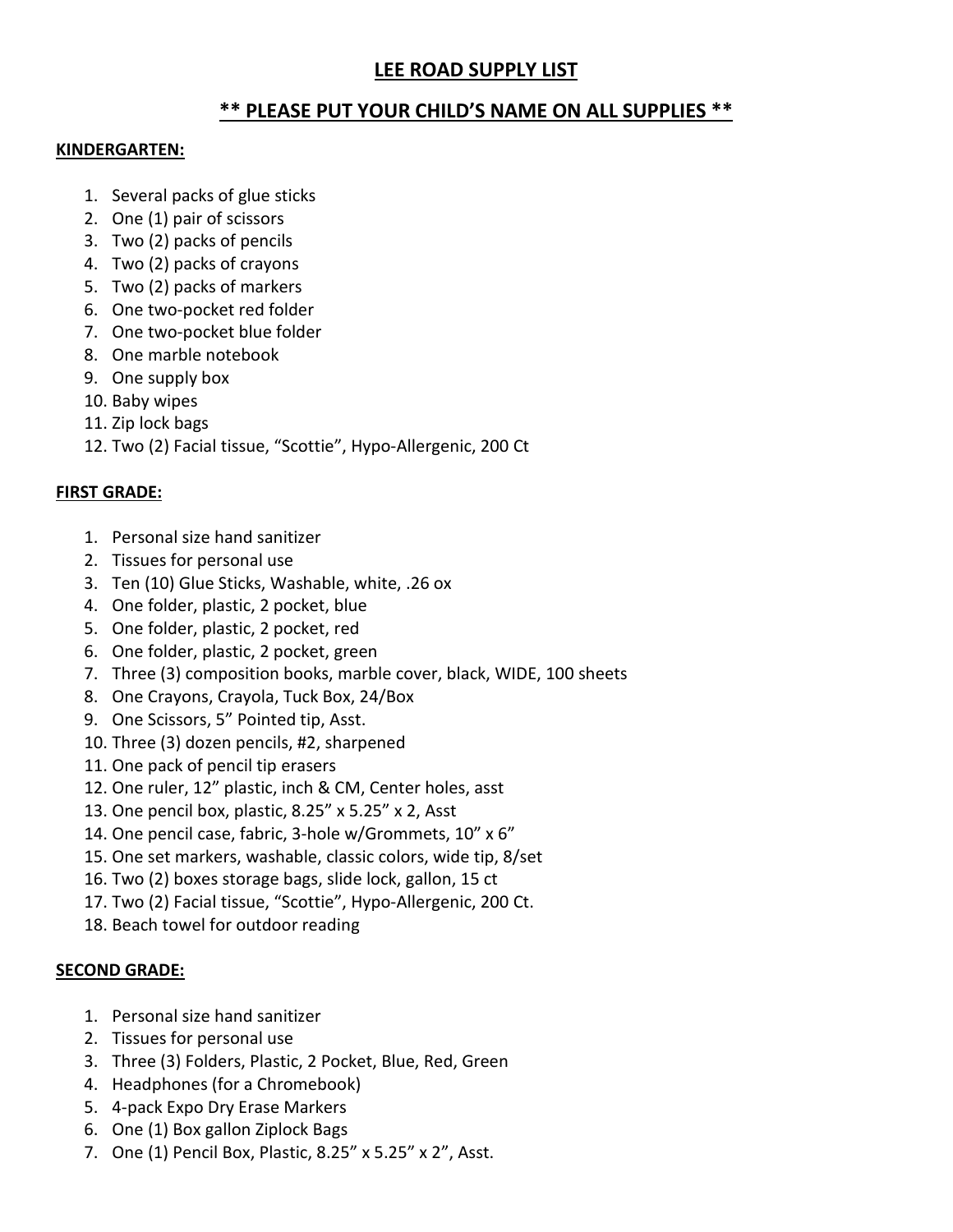- 8. Four (4) Dozen Pencils, #2, Oriole, Sharpened
- 9. One (1) Composition Book, Marble Cover, Green, Wide, 100 Sheets
- 10. One (1) Composition Book, Marble Cover, Black, Wide, 100 Sheets
- 11. Six (6) Glue Stick, Staples Brand, Washable, White, .26 oz.
- 12. One (1) Box Crayons, Crayola, Tuck Box, 24/Box
- 13. One (1) Scissors, 5" Blunt tip, Asst.
- 14. Four (4) Eraser, Pink, Large, Latex Free
- 15. One (1) Set Markers, Washable, Classic Colors, Wide Tip, 8/set
- 16. Twelve (12) Pen, Stick, Medium Point, Red
- 17. Four (4) Highlighter, Chisel Tip, Yellow, w/Pkt clipo
- 18. Two (2) Facial tissue, "Scottie", Hypo-Allergenic, 200 Ct.

### **PHYSICAL EDUCATION SUPPLIES – (to be worn on scheduled PE days)**

- 1. Shorts or loose-fitting pants (no jeans)
- 2. Short-sleeved top (T-shirt okay)
- 3. Socks
- 4. Sneakers **OPEN BACKED SNEAKERS ARE NOT ALLOWED!**

## **THIRD GRADE**

- 1. FIVE (5) Folders, Plastic, 2 pockets, Different Colors (preferably red, blue, yellow, green, and purple)
- 2. One (1) Binder, 3 Ring, Economy, 1" Asst., with Plastic Cover that a Paper Can slip into
- 3. Four (4) Composition Book, Marble Cover, Black, Wide, 100 Sheets
- 4. Two (2) pack index cards, 4' x 6", ruled 100/pk, white
- 5. Two (2) Doz. Pencils, #2 Pencils, #2, Sharpened, Latex Free
- 6. One (1) Highlighter, Chisel tip, Yellow
- 7. One (1) Box Crayons, Crayola, Tuck Box, 24/ Box
- 8. One (1) Box Colored pencils, Crayola
- 9. One (1) Set Markers, Washable, Fine Tip, 8/set
- 10. Six (6) Glue Sticks, Washable
- 11. One (1) Scissors, 5" Pointed Tip, Asst.
- 12. One (1) Eraser, Pink Large, Latex Free
- 13. One (1) Pencil Box, Plastic, 8.25" x 5.25" x 2, Asst.
- 14. One (1) Sharpener, Pencil & Crayon, Dbl Barrel, Canister
- 15. One (1) Ruler, 12" Plastic, Inch & Cm, Center Holes, Asst.
- 16. Two (2) Stick On Notes, 3" x 3"
- 17. One (1) Pack of Sheet Protectors 10/pk (preferably heavy weight)
- 18. Two (2) Facial tissue, "Scottie", Hypo-Allergenic, 200 Ct.

### **PHYSICAL EDUCATION SUPPLIES – (to be worn on scheduled PE days)**

- 19. Shorts or loose-fitting pants (no jeans)
- 20. Short-sleeved top (T-shirt okay)
- 21. Socks
- 22. Sneakers **OPEN BACKED SNEAKERS ARE NOT ALLOWED!**